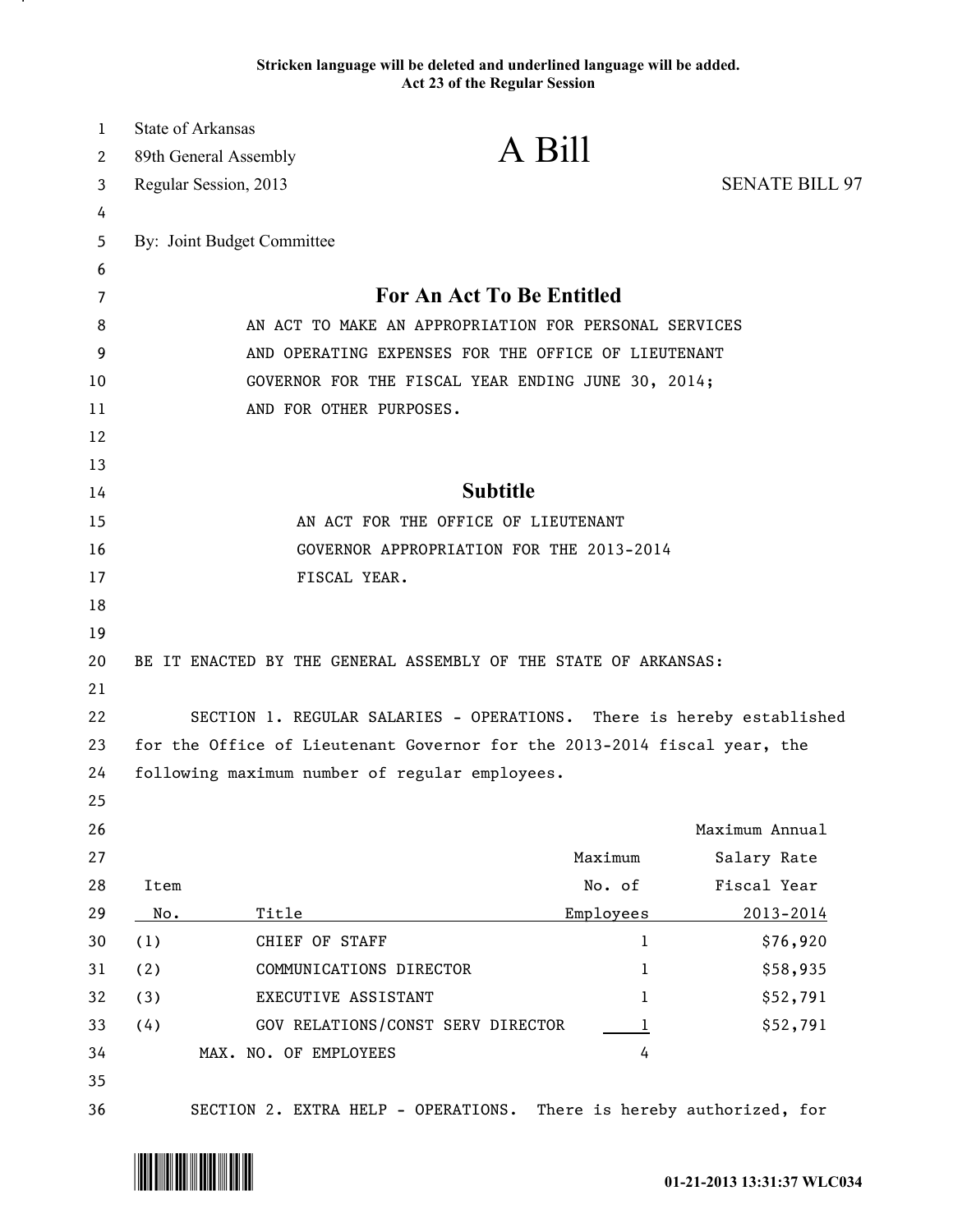the Office of Lieutenant Governor for the 2013-2014 fiscal year, the following maximum number of part-time or temporary employees, to be known as "Extra Help", payable from funds appropriated herein for such purposes: three (3) temporary or part-time employees, when needed, at rates of pay not to exceed those provided in the Uniform Classification and Compensation Act, or its successor, or this act for the appropriate classification.

 SECTION 3. APPROPRIATION - OPERATIONS. There is hereby appropriated, to the Office of Lieutenant Governor, to be payable from the State Central Services Fund, for personal services and operating expenses of the Office of Lieutenant Governor for the fiscal year ending June 30, 2014, the following:

- 
- 13 ITEM FISCAL YEAR

| 14 | NO.  |                            | 2013-2014        |
|----|------|----------------------------|------------------|
| 15 | (01) | REGULAR SALARIES           | \$241,437        |
| 16 | (02) | EXTRA HELP                 | 10,000           |
| 17 | (03) | PERSONAL SERVICES MATCHING | 80,914           |
| 18 | (04) | MAINT. & GEN. OPERATION    |                  |
| 19 |      | (A) OPER. EXPENSE          | 49,359           |
| 20 |      | (B) CONF. & TRAVEL         | 16,695           |
| 21 |      | (C) PROF. FEES             | $\overline{0}$   |
| 22 |      | (D) CAP. OUTLAY            | $\mathbf 0$      |
| 23 |      | (E) DATA PROC.             | $\boldsymbol{0}$ |
| 24 |      | TOTAL AMOUNT APPROPRIATED  | \$398,405        |

 SECTION 4. SPECIAL LANGUAGE. NOT TO BE INCORPORATED INTO THE ARKANSAS CODE NOR PUBLISHED SEPARATELY AS SPECIAL, LOCAL AND TEMPORARY LAW. TRANSFER PROVISION. After receiving approval from the Chief Fiscal Officer of the State, and prior review by the Arkansas Legislative Council, the Office of Lieutenant Governor is authorized to transfer appropriation from any line item authorized in Section 3 Appropriation - Operations of the Lieutenant Governor's Office in this Act to any other line item authorized in Section 3. 33 The provisions of this section shall be in effect only from July 1, 2012 2013 through June 30, 2013 2014.

SECTION 5. COMPLIANCE WITH OTHER LAWS. Disbursement of funds